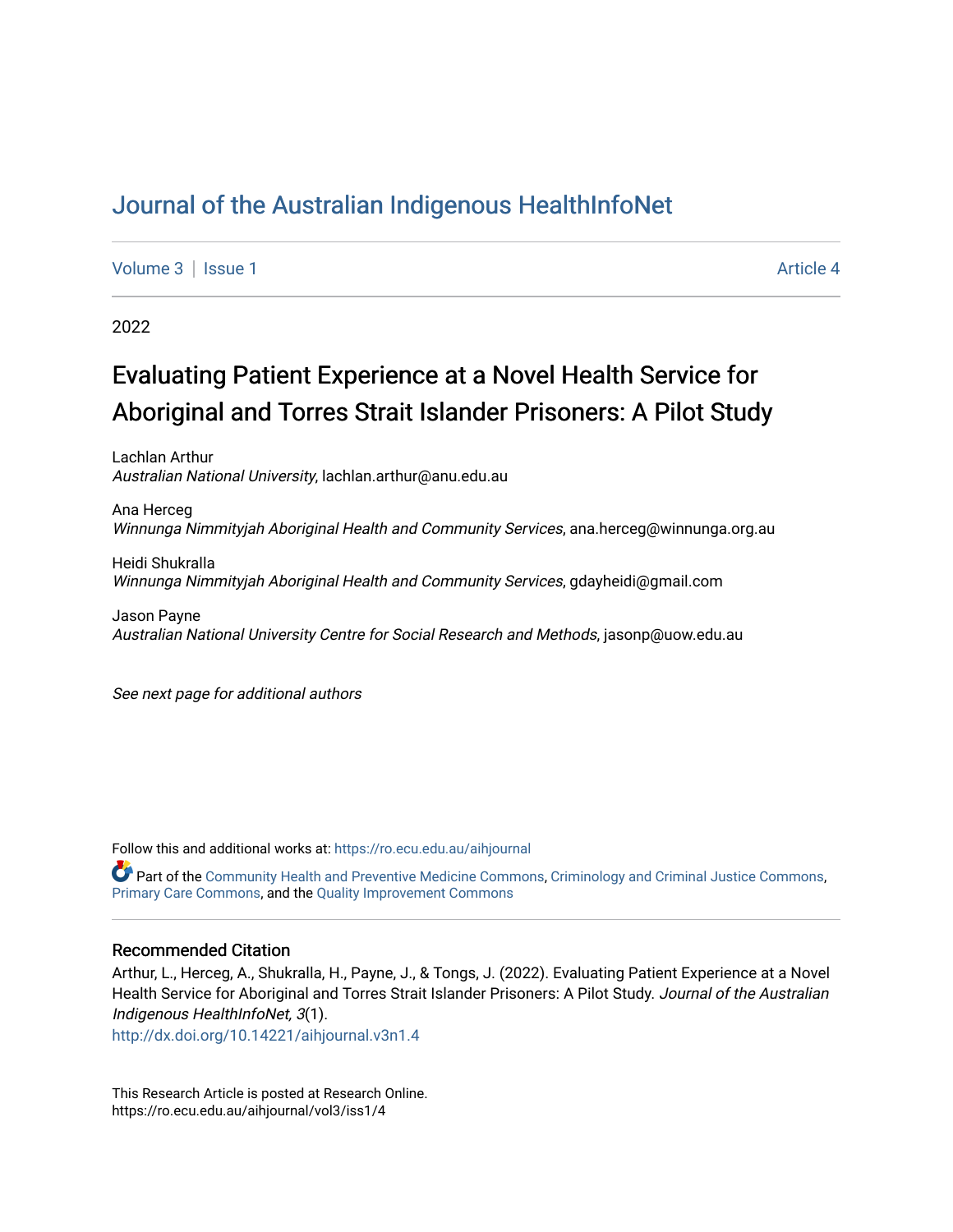# Evaluating Patient Experience at a Novel Health Service for Aboriginal and Torres Strait Islander Prisoners: A Pilot Study

# Corresponding Author

Correspondence concerning this article should be addressed to Lachlan Arthur. Email: lachlan.arthur@anu.edu.au

# **Abstract**

# **Background**

The Winnunga Alexander Maconochie Centre Health and Wellbeing Service (AMCHWS) is the first prison health service operated by an Aboriginal Community Controlled Health Organisation in Australia. This pilot study developed and implemented a patient experience survey to evaluate the novel model of healthcare delivered by the Winnunga AMCHWS to Aboriginal and Torres Strait Islander prisoners.

# Methods

Patients accessing the Winnunga AMCHWS between February and May 2020 were invited to participate in the study. Descriptive data were analysed and compiled for demographics, patient satisfaction, patient perception of care quality, cultural safety, and patient thoughts on the Winnunga AMCHWS.

# Findings

Sixteen of 26 eligible patients participated in the survey (62% response rate). At least 75% of patients were satisfied with the waiting time to see staff at the Winnunga AMCHWS most or all of the time. All 16 patients reported that Winnunga AMCHWS staff always treated them with dignity and respect. Of 14 patients who identified as Aboriginal, nine felt that they were treated better by staff because of their Aboriginal identity while the other five felt their Aboriginal identity made no difference to their treatment by the staff.

# Interpretation

This patient experience survey of the Winnunga AMCHWS found that it has provided highly satisfactory, timely, respectful, and culturally safe care to patients. Due to the limitations of this study, continual evaluation of the Winnunga AMCHWS and future studies to evaluate the continuity of care, health, and reoffending rates of released patients are needed to fully evaluate the Winnunga AMCHWS model.

# Keywords

Prisoner health, Aboriginal, Torres Strait Islander, public health, patient experience

# Authors

Lachlan Arthur, Ana Herceg, Heidi Shukralla, Jason Payne, and Julie Tongs OAM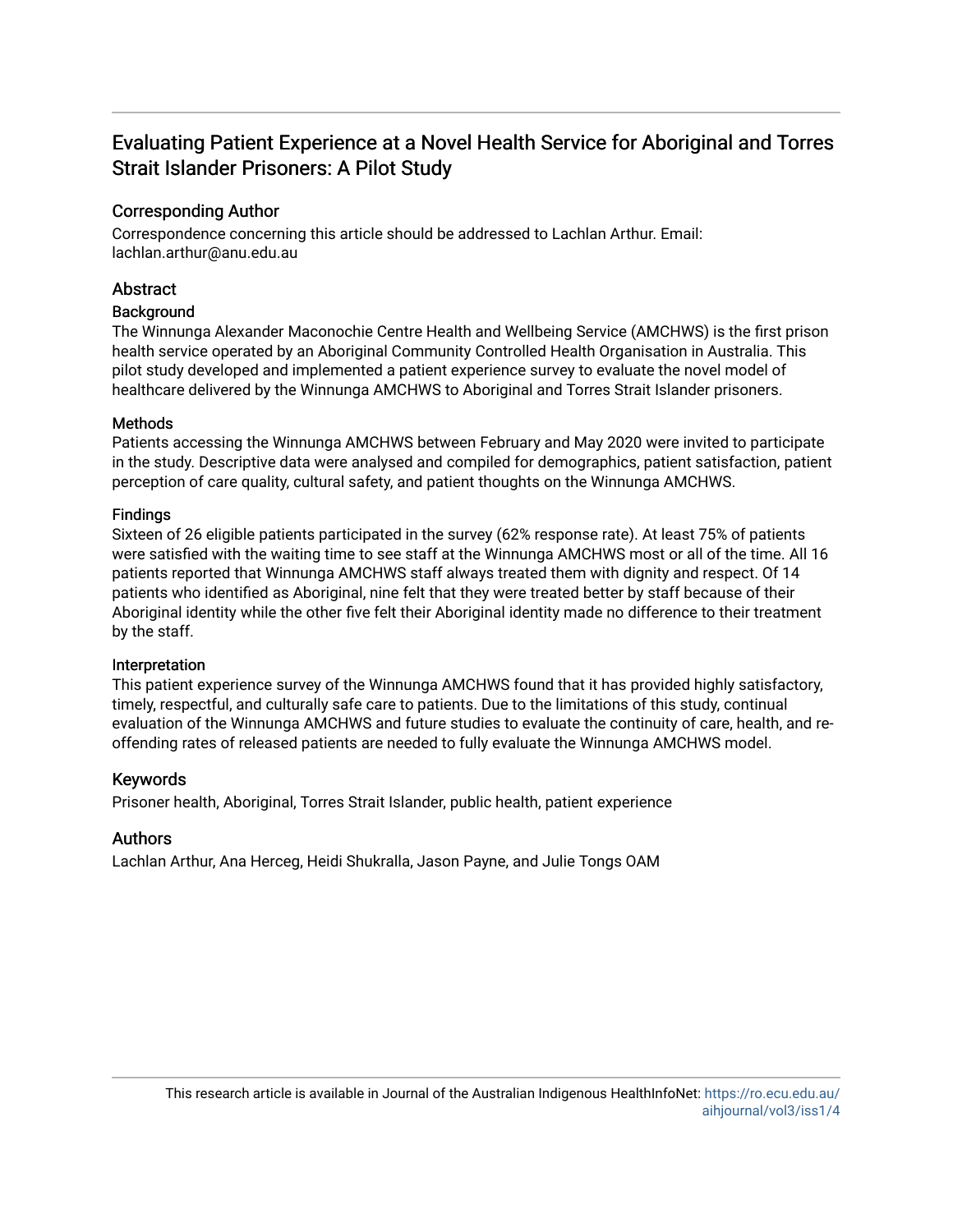Aboriginal and Torres Strait Islander people in Australia are incarcerated at disproportionately high rates (Korff, 2021). In the Australian Capital Territory (ACT) during the 2020 March Quarter, 24% of the adult prisoner population identified as Aboriginal and/or Torres Strait Islander despite accounting for less than 2% of the ACT's total population (Australian Bureau of Statistics, 2020). This discrepancy has been attributed to social disadvantage, systemic racism, and a higher burden of health conditions in the community (Australian Institute of Health and Welfare, 2015; Blagg et al., 2005). These factors are linked to Australia's history of colonisation which has relegated Aboriginal and Torres Strait Islander people who have then been further persecuted by a justice system marked by institutional racism (Shepherd et al., 2020). Incarceration itself further compounds the disadvantages experienced by Aboriginal and Torres Strait Islander people and presents a barrier to achievement of holistic wellbeing (Krieg, 2006). In particular, incarceration contributes to poorer overall health and increased mortality for Aboriginal prisoners both during and after imprisonment (Kariminia et al., 2012).

Access to culturally appropriate health services is an important factor in reducing the disproportionate rates of incarceration and deaths in custody experienced by Aboriginal and Torres Strait Islander people (Australian Law Reform Commission, 2017; Royal Commission into Aboriginal Deaths in Custody, 1991). The recent addition of justice targets to the National Agreement on Closing the Gap further highlights the importance of Aboriginal community controlled organisations in reducing the overrepresentation of Aboriginal and Torres Strait Islander people in Australia's prisons (Coalition of Aboriginal and Torres Strait Islander Peak Organisations et al., 2020). The United Nations Standard Minimum Rules for the Treatment of Prisoners Rule 24 states that prison healthcare is a State responsibility, should be of the same standard of healthcare available in the community, should be free of charge and should be organised in close relationship with the general public health administration to ensure continuity of treatment and care (United Nations Office on Drugs and Crime, 2015). Therefore, Aboriginal and Torres Strait Islander prisoners in Australia should have free access to the same health services available to all prisoners. However, like many health services in the community, prison health services are often difficult to access for Aboriginal and Torres Strait Islander people and the services fail to meet their health, social, and cultural needs (Davy et al., 2016). Experiences of racism, different health needs, and patterns of shorter, more frequent periods of incarceration compared to other prisoners are thought to be reasons why the needs of Aboriginal and Torres Strait Islander prisoners are not met (Abbott et al., 2018; Pettit et al., 2019).

A recent study found Aboriginal women incarcerated in New South Wales experienced several barriers to accessing healthcare while in custody including systemic racism in the form of not being listened to, stereotyping, and inequitable healthcare compared to non-Aboriginal women (Kendall et al., 2020). Furthermore, male Aboriginal prisoners are known to have higher rates of chronic health conditions like diabetes and hypertension, while female Aboriginal prisoners, particularly mothers, are known to have significantly higher rates of mental health conditions compared to non-Aboriginal prisoners (Butler et al., 2007; Kariminia et al., 2007; Kendall et al., 2020; Sullivan et al., 2019). Access to appropriate health services while in prison is also of increased importance for Aboriginal and Torres Strait Islander prisoners as they access prison health services more frequently than in the community, making it a rare opportunity for this population to engage with the health system (Kariminia et al., 2007). A recent systematic review (Perdacher et al., 2019) examined wellbeing and mental health interventions for Indigenous people in prison in various countries – included in the review were two studies performed in the incarcerated Aboriginal and Torres Strait Islander population. While high quality evidence for the two programs studied was lacking, the authors concluded that it is possible to deliver culturally based wellbeing and offender interventions specifically for Aboriginal and Torres Strait Islander populations within a prison environment, and that there is a social, moral, and practical imperative to build the evidence base on this topic. These differences in experiences and health needs highlight that prison health services operating using the 'equal treatment' principle will not adequately meet the needs of Aboriginal and Torres Strait Islander prisoners and tailored services are required (Kendall et al., 2020).

Leaving prison and returning to the community is a time of significant emotional stress for former Aboriginal and Torres Strait Islander prisoners and their families. This can be due to barriers to accessing culturally appropriate health services upon release and inadequate pre-release healthcare planning (Lloyd et al., 2015). Thus, improving the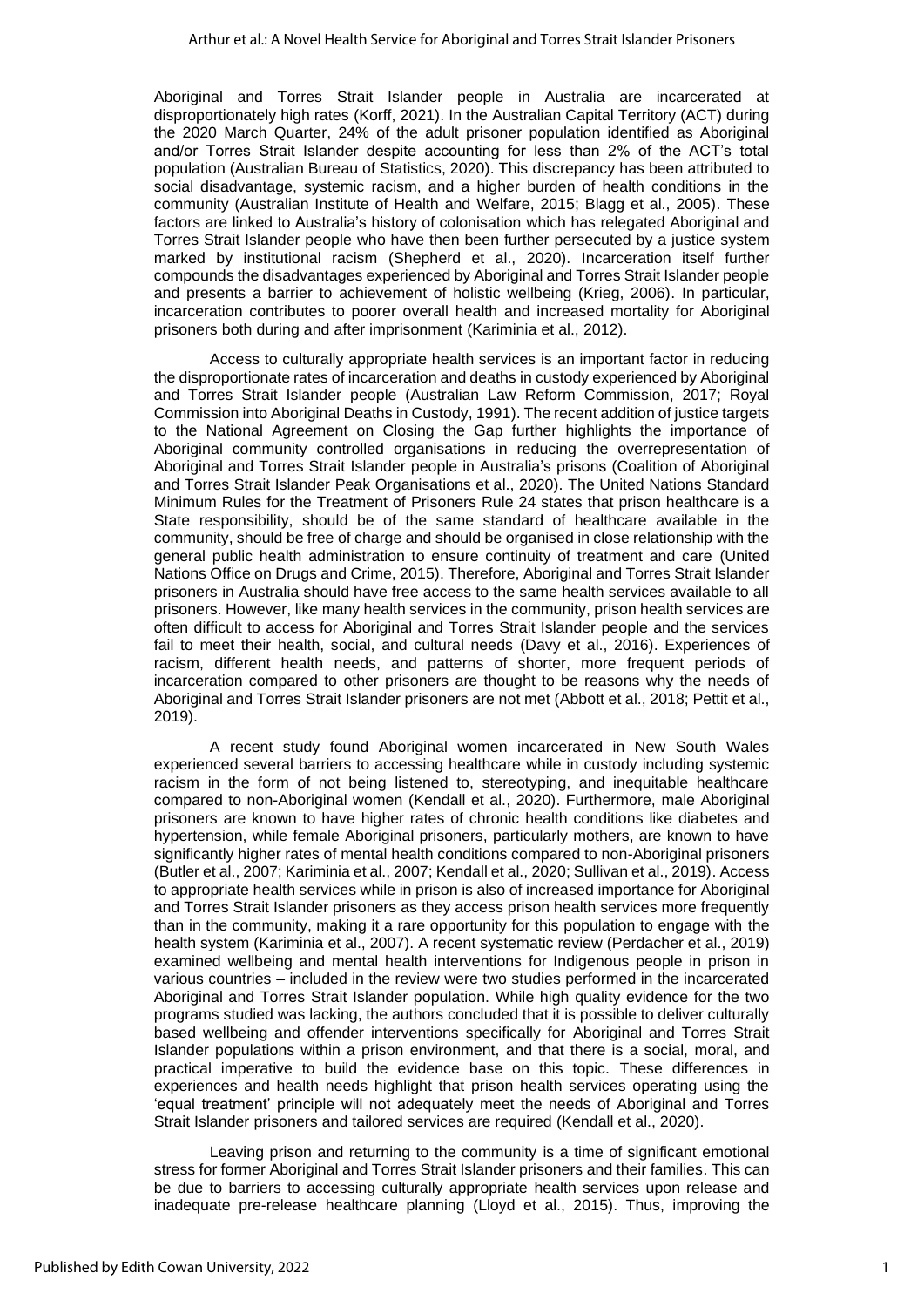continuity of care, particularly with services provided by Aboriginal Community Controlled Health Organisations (ACCHOs), is crucial for prisoners and their families during this time (Pettit et al., 2019). The post-release period often requires managing complex health needs and is crucial to the health of Aboriginal and Torres Strait Islander people and reducing recidivism rates given they are more likely to cycle in and out prison than other Australians (Lloyd et al., 2015). After release from prison, Aboriginal and Torres Strait Islander people are more likely to experience social hardships like homelessness and unemployment (Abbott et al., 2018). They also have higher rates of hospitalisation and mortality compared to other Australians post-release pointing to possible issues with continuity of care (Abbott et al., 2018; Lloyd et al., 2017). A systematic review evaluating programs for Aboriginal and Torres Strait Islander people leaving prison found that in existing programs health needs are not often considered, access is impeded by shorter and more frequent prison sentences due to lack of pre-release planning, and that there is a strong need for evaluated programs (Abbott et al., 2018).

# *Aboriginal Community Controlled Health Organisations (ACCHOs)*

ACCHOs have been identified as having an important role in improving the wellbeing of Aboriginal and Torres Strait Islander prisoners during incarceration and upon release (Abbott et al., 2018; Lloyd et al., 2017; Pettit et al., 2019). ACCHOs broadly acknowledge this role and most deliver post-release programs, however lack of access to prisoners and limited funding prevent them from providing services directly to prisoners (Pettit et al., 2019). Members of ACCHOs also identified that there is a need for a team approach to primary healthcare delivery for Aboriginal and Torres Strait Islander prisoners in the form of a multi-disciplinary healthcare team and a healthcare model that ensures continuity of care upon release (Pettit et al., 2019).

# *Setting – Winnunga Nimmityjah Aboriginal Health and Community Services*

Winnunga Nimmityjah Aboriginal Health and Community Services (Winnunga) is the only ACCHO in the ACT. It was founded in 1988 by local Aboriginal people to support optimal health and social outcomes for Aboriginal and Torres Strait Islander people in Canberra and the surrounding regions (Winnunga Nimmityjah, 2021). Winnunga has expanded significantly since its establishment, with the main site now located in Narrabundah, ACT. This site provides an array of services including general practitioners, nursing, dentists, midwives, a large social health team as well as many allied health and social support programs. In 2018 Winnunga provided services to 4723 clients and in 2019 employed over 80 staff (Winnunga Nimmityjah, 2021).

#### *Winnunga Holistic Healthcare Prison Model for Aboriginal and Torres Strait Islander Prisoners and their Families*

Winnunga has published research which has significantly contributed to the available information on the wellbeing of incarcerated Aboriginal and Torres Strait Islander adults in the ACT (Poroch, 2007; Poroch et al., 2011). These publications led to the development of the "Winnunga Holistic Healthcare Prison Model for Aboriginal and Torres Strait Islander prisoners and their families" (Shukralla et al., 2020). In 2018, the ACT government committed to funding this novel model of care through the Winnunga AMC Health and Wellbeing Service (Rattenbury & Tongs, 2018). In January 2019, Winnunga began offering standalone comprehensive health and wellbeing services to Aboriginal and Torres Strait Islander detainees at the Alexander Maconochie Centre (AMC), the only adult detention centre in the ACT, and their families. The AMC accommodates sentenced and remand prisoners of all genders across minimum to maximum security facilities (ACT Corrective Services, 2021; Young et al., 2017). In the March Quarter of 2020, there were on average 442 adults imprisoned at the facility of which 107 (24%) were Aboriginal or Torres Strait Islander (Australian Bureau of Statistics, 2020).

The Winnunga holistic care model has three parts; Part 1: Incarceration – provide holistic care during incarceration and planning for release, Part 2: Release from Prison provide post-release health service coordination, and family and community reintegration strategies, and Part 3: Manage the Cycle of Incarceration – provide early family, and other intervention strategies (Poroch, 2007). The model is delivered by Winnunga AMC Health and Wellbeing Service (AMCHWS), which complies with the RACGP 'Standards for health services in Australian Prisons' (Royal Australian College of General Practitioners, 2011). All Aboriginal and Torres Strait Islander prisoners at the AMC are offered the opportunity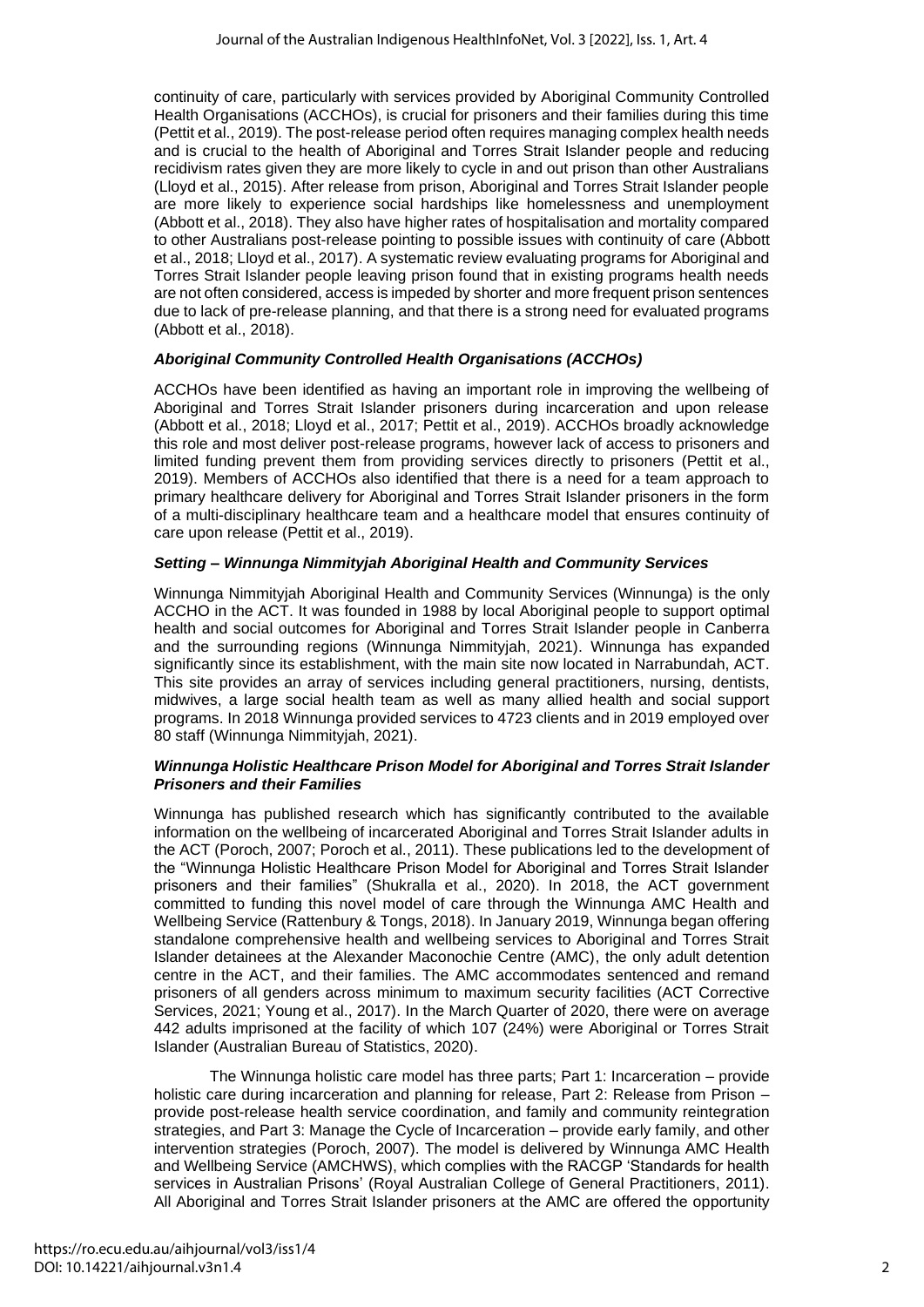to choose the Winnunga AMCHWS to be their primary care provider while they are incarcerated. If a patient is eligible and chooses to access the Winnunga AMCHWS, there is a formal handover of the patient's care from the Justice Health Service at the AMC. From this point on, the patient will receive care exclusively from the Winnunga AMCHWS, except in emergencies. Nursing services are available seven days a week, from 6:30am to 8:30pm. Medical services, psychology services and the social health team services are provided during business hours, Monday to Friday, with afterhours telephone on-call services provided by the general practitioners staffing the clinic. The entire social health team are Aboriginal, however, none of the nurses or doctors at the Winnunga AMCHWS identified as Aboriginal or Torres Strait Islander at the time of this study. The AMCHWS being a direct extension of the Winnunga Narrabundah site allows for continuity of care and services when patients are released from prison (Shukralla et al., 2020). With funding, access to prisoners, a team-based approach, and the ability to provide continuity of care, the Winnunga AMCHWS overcomes the major limitations faced by ACCHOs in providing healthcare to Aboriginal and Torres Strait Islander people who encounter the justice system (Pettit et al., 2019; Shukralla et al., 2020).

The Winnunga AMCHWS aims to meet the holistic health needs of Aboriginal and Torres Strait Islander people in the ACT region before, during, and after incarceration, to improve wellbeing and reduce rates of recidivism (Shukralla et al., 2020). 'Patient experience' embodies all the emotional and physical experiences a person has when they interact with a health system (Wolf et al., 2014). For Aboriginal and Torres Strait Islander patients their experience is shaped by their beliefs about healthcare provision, trust in the healthcare system, and individual and community interactions with healthcare providers (Jones et al., 2020). Although patient experience is not a direct measure of healthcare quality, positive patient experiences are associated with higher quality service and mitigation of safety risks in healthcare settings (Doyle et al., 2013).

Given the strong need for evaluation of health programs for Aboriginal and Torres Strait Islander prisoners (Abbott et al., 2018) and the importance of patient experience (Jones et al., 2020), this study developed and implemented a survey instrument with the aim of conducting a pilot evaluation of patient experience at the Winnunga AMCHWS.

#### **Methods**

#### **Survey Design**

A literature review of patient experience surveys previously used in ACCHOs, primary care settings, and prison health services identified survey questions to modify for use in the novel context of the Winnunga AMCHWS as described below. Survey questions were developed to collect data on patient demographics, quality of care received during patient visits, satisfaction with care, cultural safety, and patient thoughts in the form of three written response questions on what patients liked, disliked, and thought could improve at the Winnunga AMCHWS.

Demographic questions gathered information on patient sex, age, Aboriginal and/or Torres Strait Islander identity, duration of imprisonment, and whether their family had received assistance from Winnunga. Satisfaction with time to be seen was evaluated as "timely access to care", which is Standard 1.1 of RACGP 'Standards for health services in Australian Prisons' (Royal Australian College of General Practitioners, 2011). Overall patient satisfaction was evaluated with specific questions relating to the overall satisfaction of patients and their satisfaction with certain health staff. Evaluating patient satisfaction in this setting is important due to the correlation between satisfaction and healthcare quality, and the importance of the beliefs of Aboriginal and Torres Strait Islander people about the health services they access (Doyle et al., 2013; Jones et al., 2020). The three written response questions were included to capture aspects of patient satisfaction missed by the specific questions as well as to gather important feedback for Winnunga to use internally to improve the service.

Questions evaluating the quality of care during visits to the Winnunga AMCHWS were adapted from the Consumer's Perspective of the Quality of Care Survey tool (One21seventy, 2016). This survey tool is validated and focuses on chronic health conditions, which is important to assess given the known high proportion of chronic health conditions among the AMC prisoner population (Young et al., 2017). Cultural safety is an important aspect of healthcare for Aboriginal and Torres Strait Islander people and was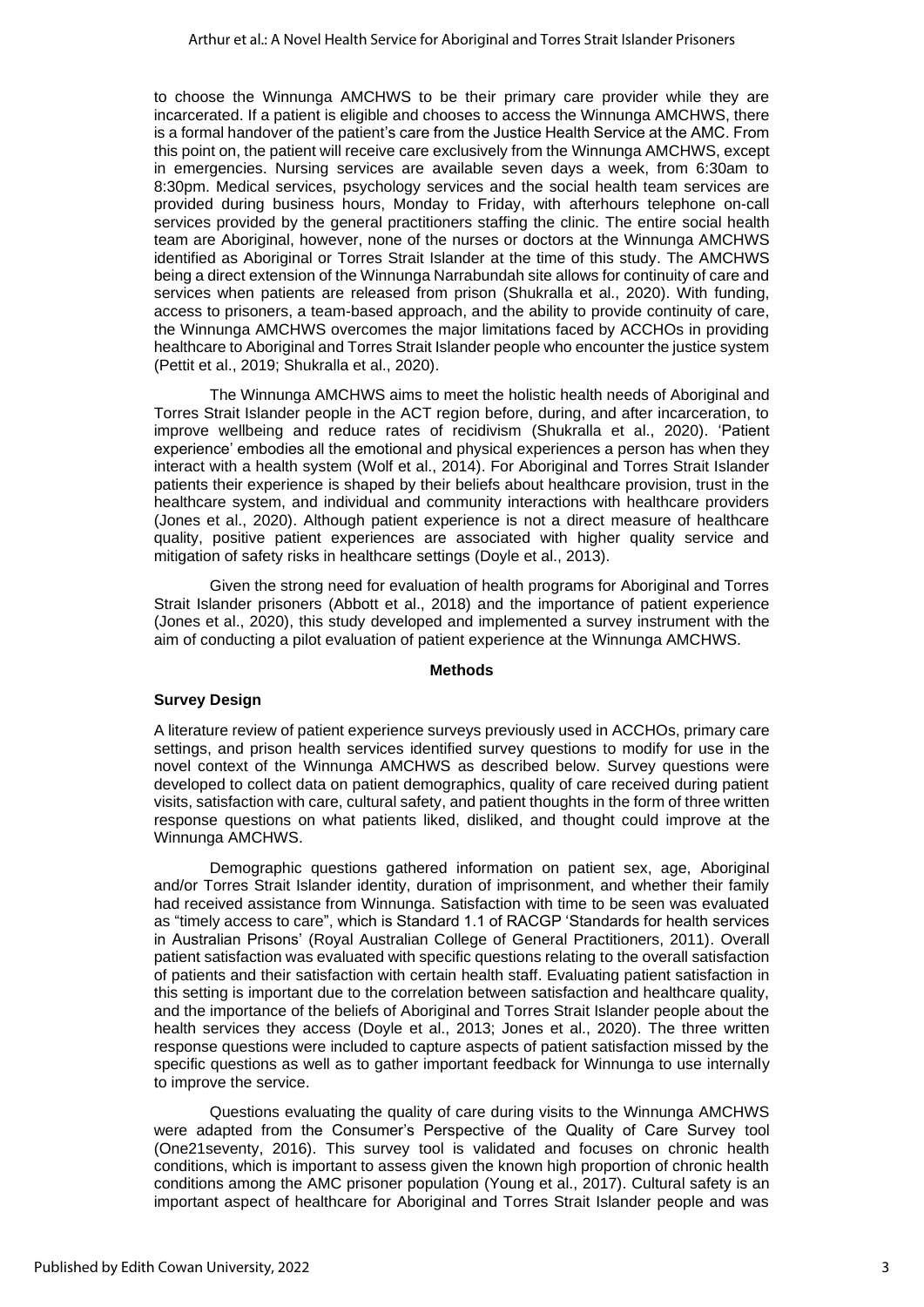evaluated in the survey through questions adapted from the South Australian Aboriginal Health Survey 2010/2011 (Milligan et al., 2021; Population Research and Outcome Studies, 2012).

#### **Participants**

The target population for the participants of this pilot survey was all patients who had accessed the Winnunga AMCHWS between February and May 2020. Due to the inability to contact patients after their release from the AMC, only patients who were detained in the AMC and accessing the Winnunga AMCHWS between February and May 2020 were able to be invited to participate.

#### **Data Collection**

Nurses at the Winnunga AMCWHS invited all patients who accessed the service between February and May 2020 to participate in the survey. All patients who participated in the survey were recruited and completed the survey while incarcerated. If the patient provided initial consent, a time was organised for the patient to complete the survey with an independent interviewer (pre-COVID-19 restrictions), or the patient was provided with a paper survey to complete in private and return in a sealed envelope (post-COVID-19 restrictions).

Participation in the survey was voluntary and all responses were anonymous. Patients who provided initial consent to Winnunga AMCHWS nurses received a Participant Information Sheet. Informed consent was obtained either by the interviewer before commencing the survey interview or given by returning a completed paper survey after reading the Participant Information Sheet. Participants were offered the opportunity to withdraw their consent at any time before completion of the interview or return of a completed survey. Completed surveys were secured in a sealed envelope and stored in a locked cabinet at the Winnunga Narrabundah site.

#### **Ethical Considerations**

This research was recommended by the Winnunga Board in September 2019 before the research was approved by ACT Corrective Services and the Australian National University Human Research Ethics Committee (Protocol 2019/748) in December 2019. Variations to the protocol due to COVID-19 Pandemic restrictions at the AMC were approved in April 2020.

# **Analysis**

Survey responses were collected between February and May 2020. Descriptive statistics were generated for patient demographics, quality of care, satisfaction, and cultural safety data. Likert scale data were presented using diverging bar charts, with neutral responses centred around zero, positive responses above zero, and negative responses below zero. Responses from the questions about what patients liked, disliked, and thought could be improved at the Winnunga AMCHWS were grouped into themes to allow for qualitative analysis.

#### **Results**

Sixteen participants (10 men and six women) completed the survey and were included in the final analysis out of a potential 26 Winnunga AMCHWS patients (16 men and 10 women) present at the AMC between February and May 2020, resulting in a response rate of 62%. Initial consent to participate in the survey was given by 22 patients, with one patient declining to participate for unspecified reasons and five other patients either being unable to complete the survey before the end of the collection period or their release from the AMC. Of the 16 responses being included in the final analysis, seven were completed via an interview and a further nine completed individually and submitted on paper. The demographics of the survey respondents are summarised in Table 1.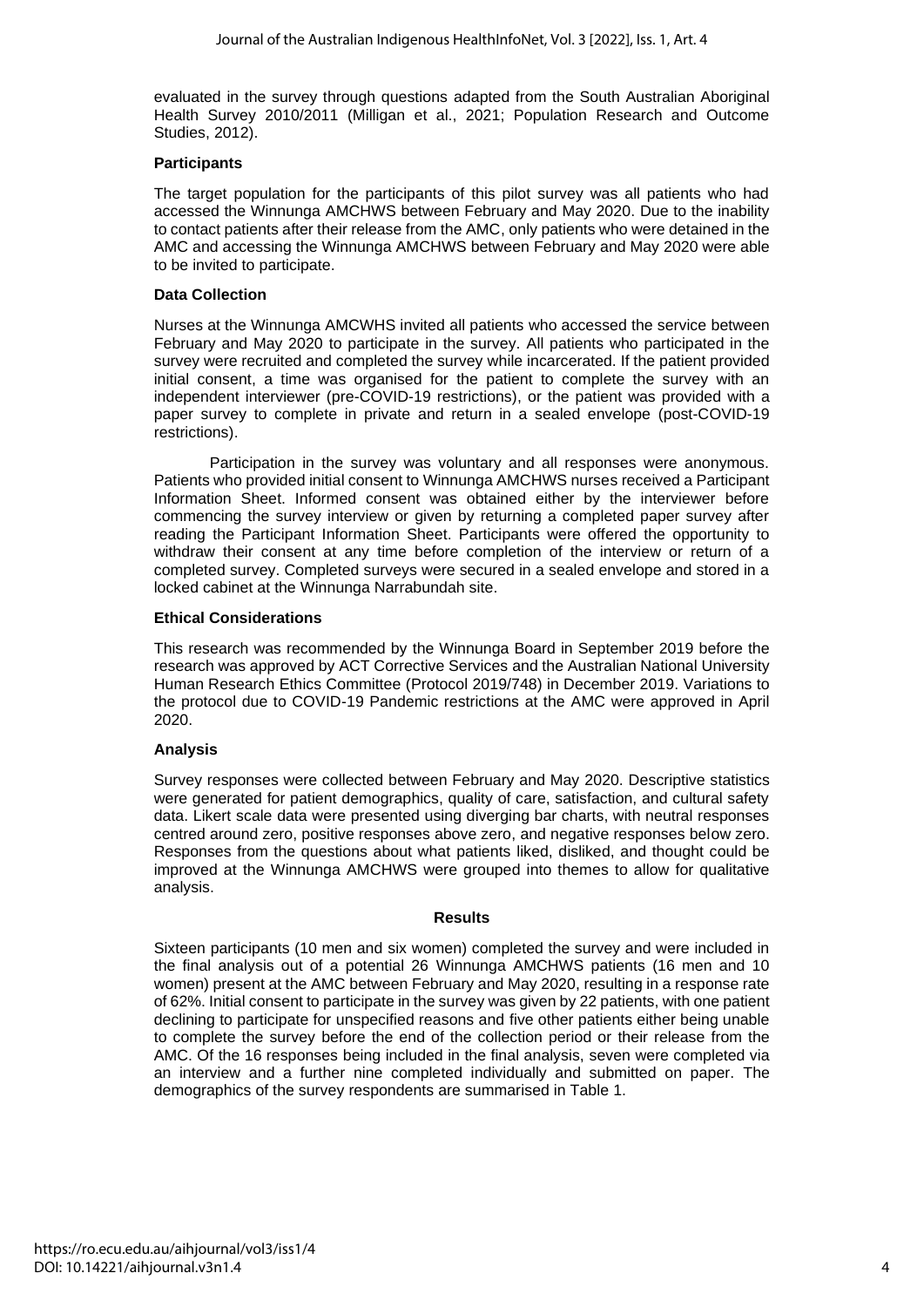#### **Table 1**

*Demographics of Patients Who Participated in the Survey*

| Demographic                                                  | Value |
|--------------------------------------------------------------|-------|
| <b>Sex</b>                                                   |       |
| Male                                                         | 10    |
| Female                                                       | 6     |
| Age Group (years)                                            |       |
| $18 - 24$                                                    | 5     |
| $25 - 34$                                                    | 6     |
| $35 - 44$                                                    | 2     |
| $45 - 54$                                                    | 3     |
| Aboriginal and/or Torres Strait Islander Identity            |       |
| Aboriginal                                                   | 14    |
| Neither Aboriginal nor Torres Strait Islander                | 2     |
| <b>Length of Imprisonment (months)</b>                       |       |
| $3 - 6$                                                      | 3     |
| $6 - 12$                                                     | 7     |
| $12 - 24$                                                    | 3     |
| $24+$                                                        | 3     |
| <b>Family Receiving Assistance from Winnunga Nimmityjah?</b> |       |
| Yes                                                          | 13    |
| No                                                           | 3     |

#### **Patient experience of care**

Patient responses indicated a high quality of care across all five aspects of care that were evaluated (Figure 1). At least three-quarters of respondents indicated that they had received the specified aspects of care "Most of the time" or "Always". The provision of respectful care was rated particularly high, with all 16 respondents indicating that they always had things explained in a way they could understand, have their concerns listened to, and feel that they and their beliefs were respected by Winnunga AMCHWS staff. Participation in Care and Care Planning and Self-Management were rated lower than other areas by patients, with two patients indicating they were never asked about problems with their medicines and three patients indicating that they were never asked if they would like a copy of their care plan.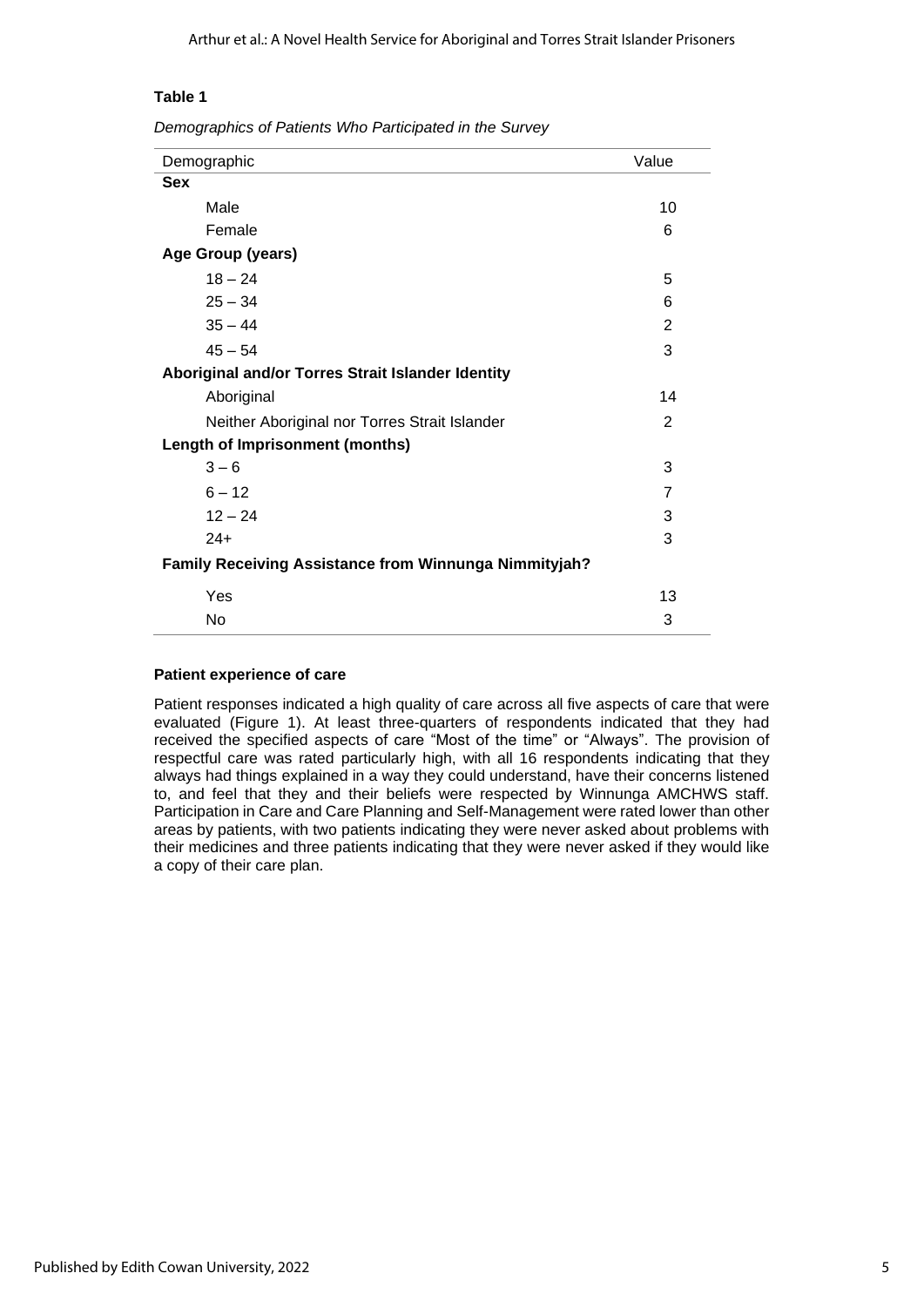# **Figure 1**

*Patient Perceptions of Quality of Care at Winnunga AMCHWS as Indicated on a Five-Point Likert Scale of Never to Always Using The Consumer's Perspective of the Quality Of Care Survey Tool Developed by One21Seventy (One21seventy, 2016).*



# **Patient Satisfaction**

Patients were highly satisfied with the care provided to them and their families through Winnunga. All respondents were at least satisfied some of the time with the time taken to be seen by nurses, doctors, the Social Health Team, and psychologists at the Winnunga AMCHWS (Figure 2). Across all four health professions, most patients were always satisfied with the time taken to be seen, with at least 75% of respondents indicating they were satisfied "Most of the time" or "Always".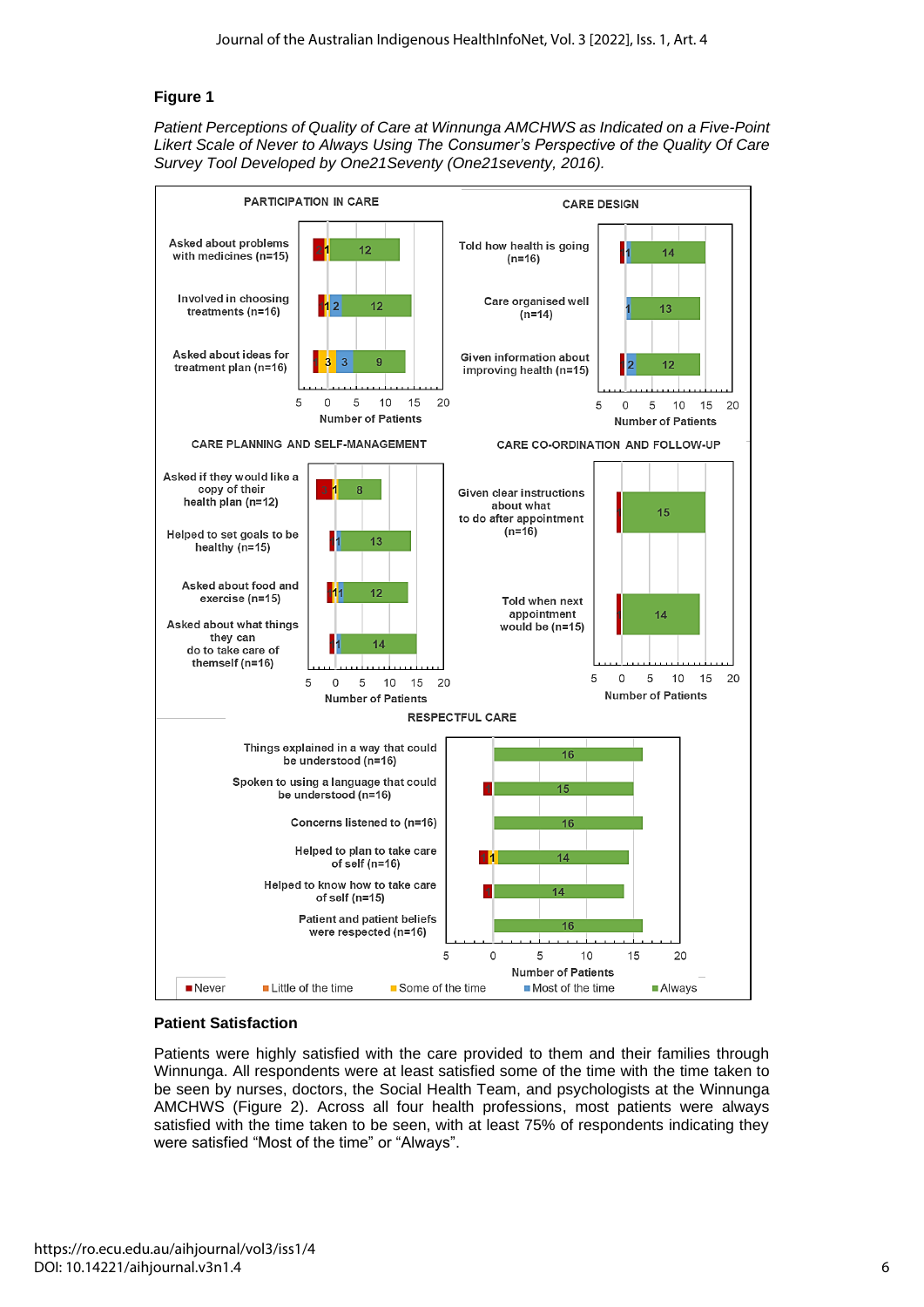#### **Figure 2**

*Patient Satisfaction with Waiting Time to See Winnunga AMCHWS Staff as Indicated on A Five-Point Likert Scale of Never to Always.*



The assistance provided by Winnunga to the families of Winnunga AMCHWS patients was also rated highly by patients. Of the 13 patients who indicated that their families had received assistance, 12 indicated that they were always satisfied, and one indicated that they were satisfied most of the time with the assistance their family members had received.

Patients were highly satisfied with the care they received at the Winnunga (Figure 3). All respondents were very satisfied with the overall care they received at the Winnunga AMCHWS. All patients were either satisfied or very satisfied with the nurses and doctors at the Winnunga AMCHWS. Patient satisfaction with the Social Health Team and psychologists at the Winnunga AMCHWS with all patients being satisfied at least some of the time, with the majority always being satisfied.

#### **Figure 3**

*Patient Satisfaction with Specific Health Services and Overall Care at Winnunga AMCHWS Indicated on a Five-Point Likert Scale of Very Unsatisfied to Very Satisfied.*



# **Respect and Cultural Safety**

Patients of the Winnunga AMCHWS perceived the staff at the service to be highly respectful and provide care in a culturally safe manner. All 16 patients reported that they always felt that they were treated with dignity and respect while 15 reported that their religious and cultural beliefs were respected by staff, with one patient reporting that their religious and cultural beliefs were never respected.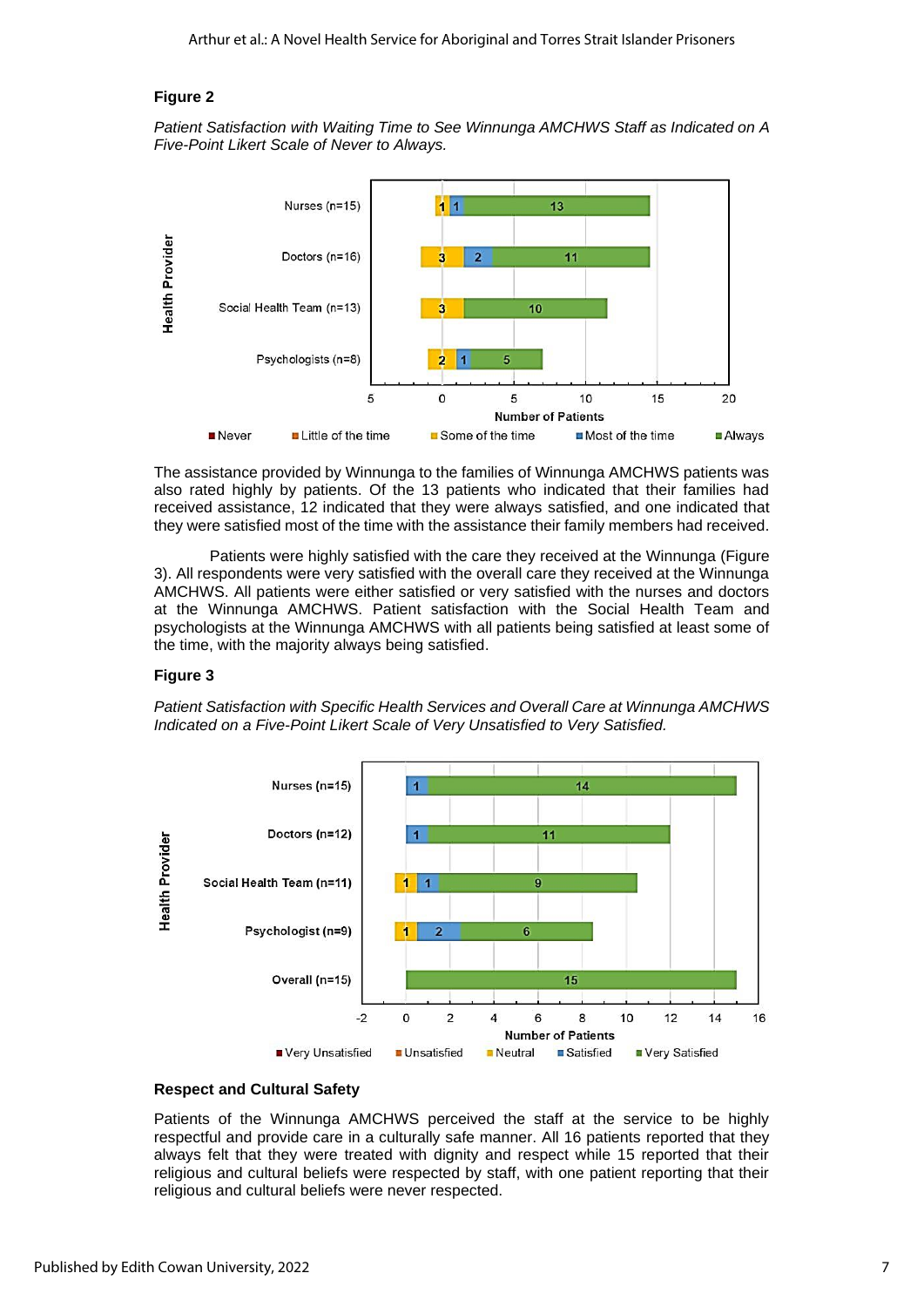Of the 14 respondents who identified as Aboriginal, nine felt that they were treated better by Winnunga AMCHWS staff because they were Aboriginal while five felt that there was no difference in their treatment due to them being Aboriginal (Figure 4). Of those who reported being treated better, all nine indicated that the friendly attitude of health staff contributed to their better treatment, while six patients identified that their cultural needs being recognised and being seen more quickly contributed to their better treatment, respectively.

#### **Figure 4**

*Distribution of How Patients Felt Their Treatment by Winnunga AMCHWS was Affected by Identifying as an Aboriginal and/or Torres Strait Islander Person.*



#### **Patient Response**

#### **Patient Thoughts**

The qualitative data gathered in the form of patient feedback on their likes, dislikes, and thoughts on what could be improved with the Winnunga AMCHWS further supported the quantitative data. Multiple themes were identified for what patients liked about the Winnunga AMCHWS with the central theme being "Quality of Care" (Figure 5). As for what patients dislike about the Winnunga AMCHWS, 13 of the 16 respondents said they would change nothing about the service, while eight of the 16 respondents said there is nothing they would improve at the Winnunga AMCHWS.

The most common suggestions for improvement related to Winnunga receiving permission to introduce an opioid replacement pharmacotherapy program (ORPP). Three respondents mentioned they would like to be able to access an ORPP program through the Winnunga AMCHWS. Two of those patients stated that they would like to access an ORPP, but do not as that would require transferring to ACT Health – Justice Health Services (Justice Health). Three patients also responded that they would like "More power given to Winnunga…" so the Winnunga AMCHWS would be in "…a stronger position to treat us". A further patient mentioned the "power difference" and how "…all decisions are made by Justice Health and AMC Policy" in their response to what they dislike about the Winnunga AMCHWS.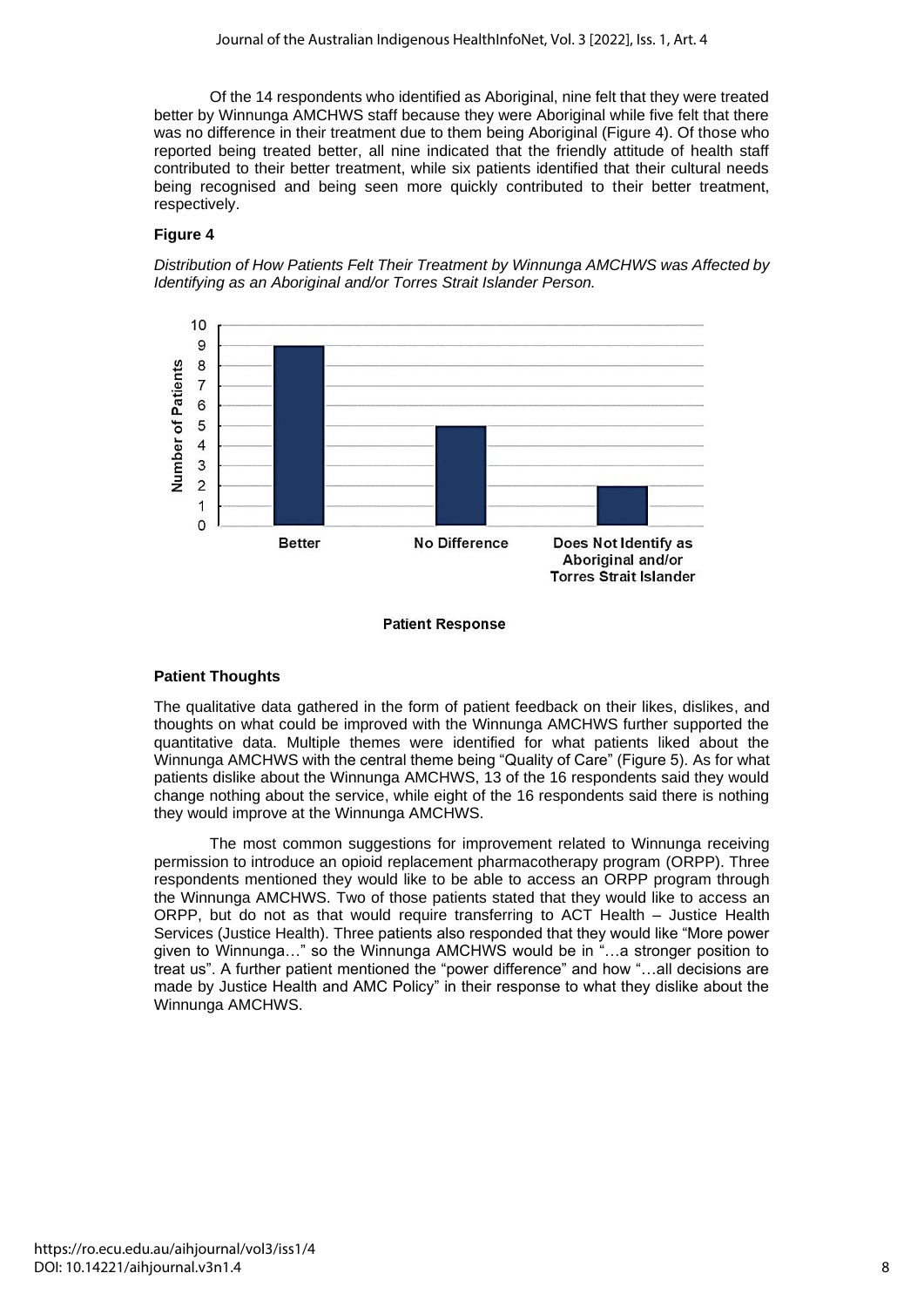#### **Figure 5**

*Patient Responses When Asked What They Like About the Winnunga AMCHWS With Direct Quotes from Patients.*



#### **Discussion**

This evaluation of the Winnunga AMCHWS is the first time patient satisfaction at a prison health service operated by an ACCHO has been studied. This pilot survey of 16 patients who had accessed the Winnunga AMCHWS as of May 2020 found that patients were highly satisfied with the care they had received at the Winnunga AMCHWS. Patients also viewed the care they received as high quality, timely, and culturally safe. The qualitative data collected from patient feedback responses supported the sentiment that patients are very satisfied with the Winnunga AMCHWS and its staff.

As the Winnunga AMCHWS is delivering a novel healthcare model, direct comparisons of the findings of this research to the existing literature are limited. The best comparison is the most recent health and wellbeing survey conducted at the AMC, the ACT Detainee Health and Wellbeing Survey 2016 (ACT DHWS), which was completed before the Winnunga AMCHWS began providing services (Young et al., 2017). However, as the ACT DHWS and the pilot survey reported here had relatively small numbers of participants, the limitations of any conclusions drawn from their comparison must be considered. Of the 10 Aboriginal and/or Torres Strait Islander patients who responded to a question in the ACT DHWS asking them to rate the services provided to Aboriginal and/or Torres Strait Islander people at the AMC, eight rated the services as excellent or good, compared to all 15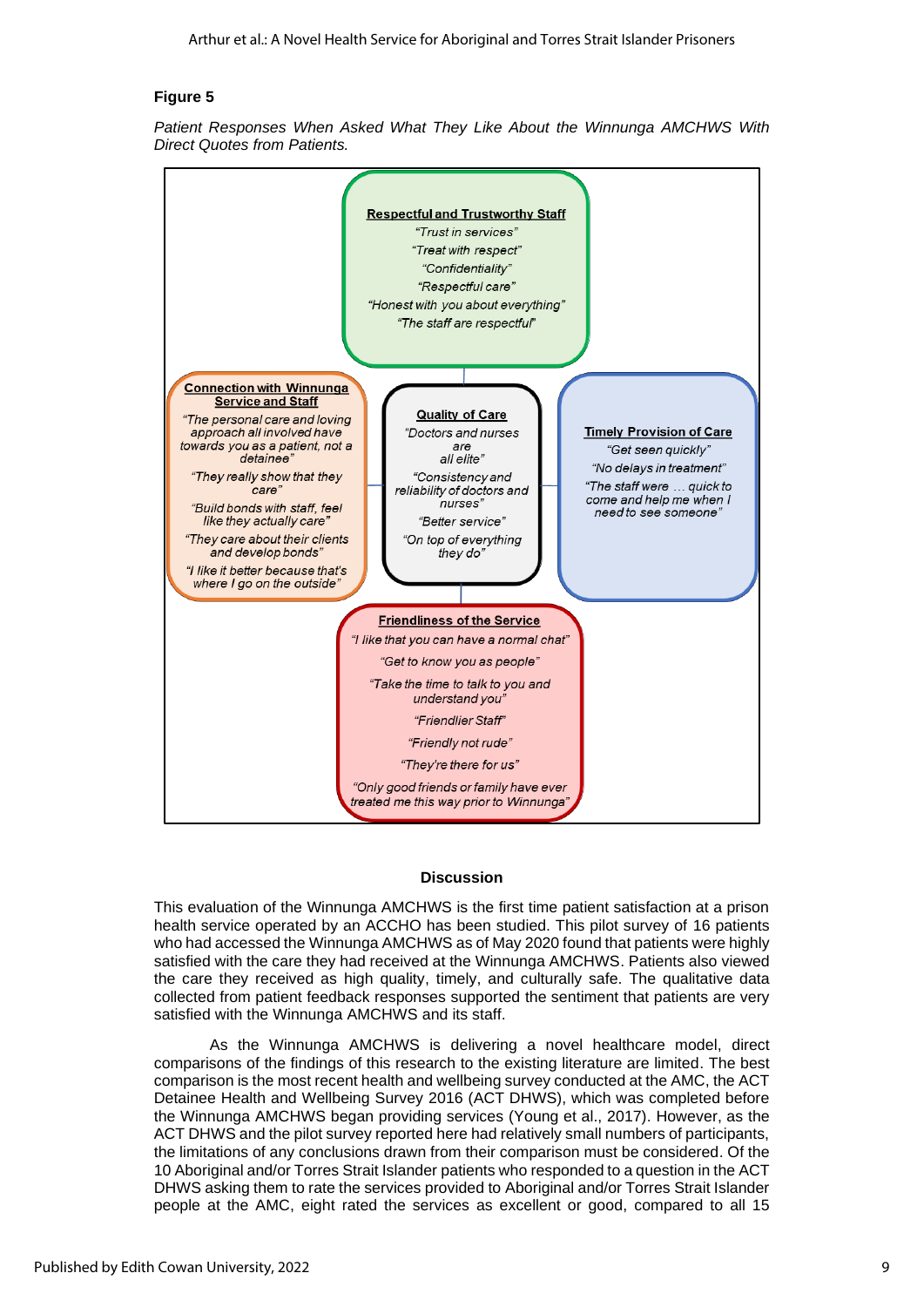respondents who were very satisfied overall with the Winnunga AMCHWS. The Winnunga AMCHWS appears to have offered more respectful care to Aboriginal and/or Torres Strait Islander patients than previous services at the AMC with just over 80% of Aboriginal and/or Torres Strait Islander patients reporting being treated with dignity and respect by health staff in the ACT DHWS compared to all 16 respondents who always felt that they were treated with dignity and respect at the Winnunga AMCHWS. These results indicate that the Winnunga AMCHWS is likely to have had a positive impact on patient satisfaction and cultural safety of the health services offered to Aboriginal and Torres Strait Islander prisoners at the AMC. Given the high patient satisfaction ratings, it is also likely the Winnunga AMCHWS is providing high quality and safe healthcare (Doyle et al., 2013).

Patient responses indicated that participation in care and care planning and management may be two areas the Winnunga AMCHWS could improve on. The aspects of care multiple patients reported to never receive were being asked about issues with their medications and if they would like a copy of their care plan. It should be considered that patients may have answered never as they were not on any medications or did not have a chronic medical condition requiring a care plan. Nonetheless, these two points of care are important for all patients, but especially those with chronic health conditions, which is pertinent given 30% of Australian prisoners, and a significant proportion of AMC prisoners, have at least one chronic health condition (Australian Institute of Health and Welfare, 2019; Young et al., 2017).

The introduction of an ORPP and more "power" for the Winnunga AMCHWS to provide treatment were two key improvements to the service recommended by patients in their survey responses. During the survey period, Winnunga AMCHWS patients were not able to access an ORPP. However, at the time of writing the Winnunga AMCHWS had begun accepting patients on buprenorphine. The ACT DHWS reported that 30% of Aboriginal and Torres Strait Islander prisoners at the AMC had used heroin during their incarceration (Young et al., 2017). Given the high proportion of prisoners exposed to opioids, the effectiveness of ORPPs as a harm minimisation approach to opioid use, taking the step of accepting patients on ORPPs will allow the Winnunga AMCHWS to provide its patients with more comprehensive care (Australian Institute of Health and Welfare, 2019; Kinner et al., 2013; Lafferty et al., 2018; Schwitters & World Health Organization, 2014; Scott et al., 2015). Patients calling for the Winnunga AMCHWS to have more "power" may reflect their knowledge of ACCHO governance. An ACCHO working within the constraints of the prison system does not have the same level of community control as an ACCHO in the community, which patients are likely more accustomed to. Priority Reform Two of the 2020 National Agreement on Closing the Gap, an initiative that aims to improve outcomes for Aboriginal and Torres Strait Islander people, outlines a commitment by Australian Federal, State, and Territory governments to build the community-controlled sector and highlights the importance of self-governance in the sector (Coalition of Aboriginal and Torres Strait Islander Peak Organisations et al., 2020). Promoting prison health services for Aboriginal and Torres Strait Islander people operated by ACCHOs and supporting them to overcome the barriers identified by Pettit et al. (2019) would strengthen this commitment.

#### **Limitations**

This study is limited by the small sample size which prevented a more thorough statistical analysis from being conducted and the perceptions of the Winnunga AMCHWS across different demographic groups being compared. Women were also overrepresented in the Winnunga AMCHWS patient population (38%) compared to the general prison population at the AMC (8%) during the data collection period (Australian Bureau of Statistics, 2020). This is possibly due to the Winnunga AMCHWS engaging with female prisoners first, including some non-Aboriginal and/or Torres Strait Islander women. As the Winnunga AMCHWS patient population is likely to change with time to reflect the sexbalance in the AMC population, further evaluations of patient experience with a larger sample size will allow stratification of data by sex to investigate whether the overrepresentation of women introduces bias into the survey results. A further limitation of the results is that there are significant differences between Aboriginal and Torres Strait Islander communities, and therefore the findings may not be generalisable to different populations in different prison facilities. We also note that patients who had left the AMC were unable to be engaged to participate, so future evaluations of the service will need to incorporate a better method of following up with released patients or focus on surveying patients while they are accessing the Winnunga AMCHWS. We also acknowledge that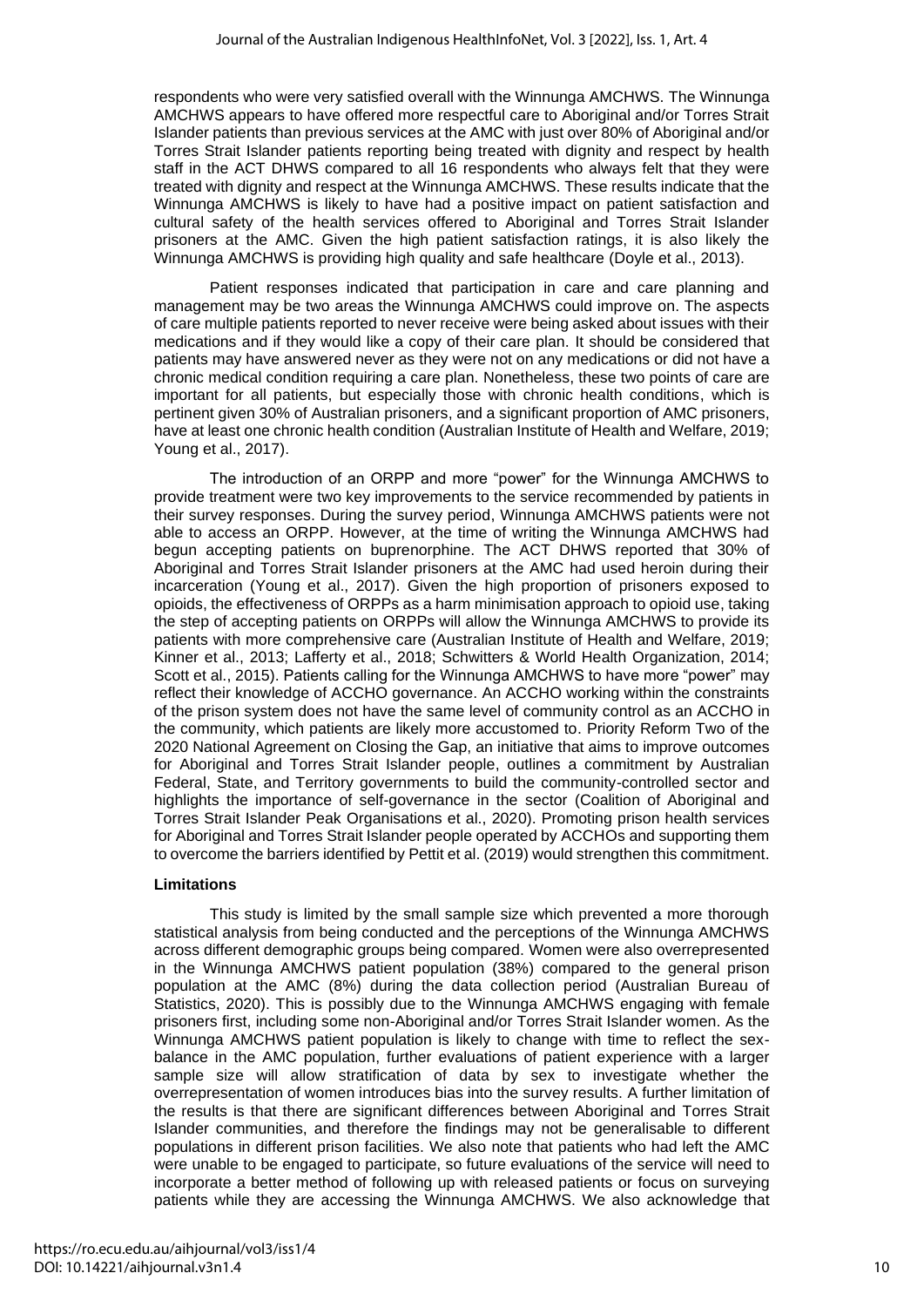Winnunga AMCHWS patients choose to attend the service over the service provided by ACT Justice Health at the AMC, and therefore their responses may be overly positive. The reasons for why patients chose the Winnunga AMCHWS were not recorded, but it must be considered that some patients may have chosen Winnunga due to poor experiences with previous services and therefore their responses may be skewed. The study was also limited in that it was not fully independent as Winnunga AMCHWS nurses were responsible for obtaining initial consent from patients and being the liaison between patients and the researchers. Consequently, responses may have been more positive than if obtained through a fully independent study.

#### **Future Directions**

Future studies should continue to evaluate the patient experience at the Winnunga AMCHWS but also assess other aspects of the Winnunga Holistic Healthcare Prison Model (Shukralla et al., 2020). There is also a need to evaluate the continuity of care provided by Winnunga after release considering the health of prisoners in Australia improves on average when they are incarcerated, and the ACT DHWS found the prisoners accessed healthcare providers more frequently in prison than they did in the community (Abbott et al., 2018; Australian Institute of Health and Welfare, 2019; Lloyd et al., 2015; Young et al., 2017). In comparison, barriers to accessing healthcare after release from prison contribute to poor health after release and increase the likelihood of a person reoffending (Abbott et al., 2018; Krieg, 2006; Lloyd et al., 2017). Continuity of care for Aboriginal and Torres Strait Islander prisoners is also more thoroughly studied and would serve as a better source of comparison for the Winnunga model than the care provided during incarceration alone. Audits of the clinical practice at the Winnunga AMCHWS could also assist with this validation. Longitudinal studies evaluating the continuity of care, health in the community, and rates of reoffending among past Winnunga AMCHWS patients could also assist the evaluation of parts two and three of the Winnunga Holistic Healthcare Prison Model which focus on post-release health service coordination and managing the cycle of incarceration, respectively (Shukralla et al., 2020).

#### **Conclusion**

This pilot evaluation of patient satisfaction with the Winnunga AMCHWS has shown that the novel Winnunga Holistic Healthcare Prison Model has provided highly satisfactory, timely, respectful, and culturally safe care to its patients. The findings also contribute to the precedent for other jurisdictions across Australia to introduce holistic models of prison healthcare operated by ACCHOs given the positive patient reports of the Winnunga model demonstrated here. Further evaluation of the continuity of care, clinical outcomes, and rates of recidivism are required to determine if the Winnunga model is achieving its aims.

#### **References**

- Abbott, P., Lloyd, J. E., Joshi, C., Malera-Bandjalan, K., Baldry, E., McEntyre, E., Sherwood, J., Reath, J., Indig, D., & Harris, M. F. (2018). Do programs for Aboriginal and Torres Strait Islander people leaving prison meet their health and social support needs?. *The Australian Journal of Rural Health*, *26*(1), 6-13. [https://doi.org/https://doi.org/10.1111/ajr.12396](https://doi.org/https:/doi.org/10.1111/ajr.12396)
- ACT Corrective Services. (2021). *Alexander Maconochie Centre*. ACT Government. Retrieved 25 October 2021 from <https://correctiveservices.act.gov.au/custody/alexander-maconochie-centre>
- Australian Bureau of Statistics. (2020). *Corrective Services, Australia, March Quarter 2020*. Commonwealth of Australia. Retrieved 20 July 2020 from <https://www.abs.gov.au/ausstats/abs@.nsf/mf/4512.0>
- Australian Institute of Health and Welfare. (2015). *The health and welfare of Australia's Aboriginal and Torres Strait Islander peoples: 2015*. AIHW. [https://www.aihw.gov.au/reports/indigenous-australians/indigenous-health](https://www.aihw.gov.au/reports/indigenous-australians/indigenous-health-welfare-2015/contents/table-of-contents)[welfare-2015/contents/table-of-contents](https://www.aihw.gov.au/reports/indigenous-australians/indigenous-health-welfare-2015/contents/table-of-contents)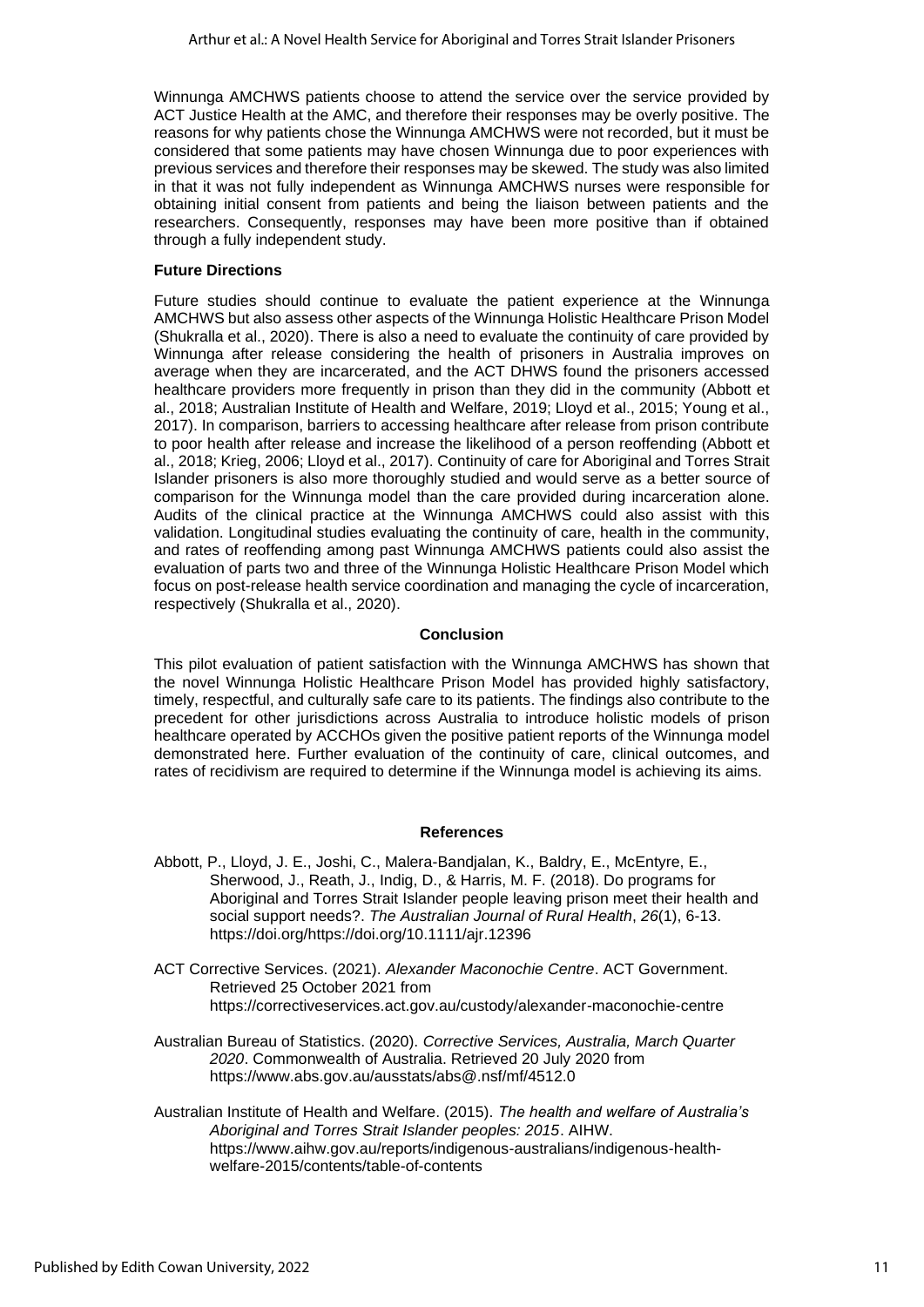- Australian Institute of Health and Welfare. (2019). *The health of Australia's prisoners 2018* (AIHW Cat. no. PHE 246). https://www.aihw.gov.au/reports/prisoners/health-australia-prisoners-2018/summary
- Australian Law Reform Commission. (2017). *Pathways to Justice—An Inquiry into the Incarceration Rate of Aboriginal and Torres Strait Islander Peoples*. Commonwealth of Australia. https://www.alrc.gov.au/wpcontent/uploads/2019/08/final\_report\_133\_amended1.pdf
- Blagg, H., Morgan, N., Cunneen, C., & Ferrante, A. (2005). *Systemic Racism as a Factor in the Overrepresentation of Aboriginal People in the Victorian Criminal Justice System*. E. O. Commission. [https://tr.uow.edu.au/uow/file/64419d5f-d183-49c2-](https://tr.uow.edu.au/uow/file/64419d5f-d183-49c2-90d9-d81c8dc44f17/1/2005-blagg-1-210.pdf) [90d9-d81c8dc44f17/1/2005-blagg-1-210.pdf](https://tr.uow.edu.au/uow/file/64419d5f-d183-49c2-90d9-d81c8dc44f17/1/2005-blagg-1-210.pdf)
- Butler, T., Allnutt, S., Kariminia, A., & Cain, D. (2007). Mental health status of Aboriginal and non-Aboriginal Australian prisoners. *Australia and New Zealand Journal of Psychiatry*, *41*(5), 429-435.<https://doi.org/10.1080/00048670701261210>
- Australia. Department of the Prime Minister and Cabinet. (2020). *National Agreement on Closing the Gap*. <https://www.closingthegap.gov.au/national-agreement>
- Davy, C., Harfield, S., McArthur, A., Munn, Z., & Brown, A. (2016). Access to primary health care services for Indigenous peoples: A framework synthesis. *International Journal for Equity in Health*, *15*(1), 163. [https://doi.org/10.1186/s12939-016-0450-](https://doi.org/10.1186/s12939-016-0450-5) [5](https://doi.org/10.1186/s12939-016-0450-5)
- Doyle, C., Lennox, L., & Bell, D. (2013). A systematic review of evidence on the links between patient experience and clinical safety and effectiveness. *BMJ Open*, *3*(1), e001570.<https://doi.org/10.1136/bmjopen-2012-001570>
- Jones, B., Heslop, D., & Harrison, R. (2020). Seldom heard voices: A meta-narrative systematic review of Aboriginal and Torres Strait Islander peoples healthcare experiences. *International Journal for Equity in Health*, *19*(1), 222. <https://doi.org/10.1186/s12939-020-01334-w>
- Kariminia, A., Butler, T., Jones, J., & Law, M. (2012). Increased mortality among Indigenous persons during and after release from prison in New South Wales. *Australia and New Zealand Journal of Public Health*, *36*(3), 274-280. <https://doi.org/10.1111/j.1753-6405.2012.00844.x>
- Kariminia, A., Butler, T., & Levy, M. (2007). Aboriginal and non-Aboriginal health differentials in Australian prisoners. *Australia and New Zealand Journal of Public Health*, *31*(4), 366-371.<https://doi.org/10.1111/j.1753-6405.2007.00089.x>
- Kendall, S., Lighton, S., Sherwood, J., Baldry, E., & Sullivan, E. A. (2020). Incarcerated Aboriginal women's experiences of accessing healthcare and the limitations of the 'equal treatment' principle. *International Journal for Equity in Health*, *19*(1), 48.<https://doi.org/10.1186/s12939-020-1155-3>
- Kinner, S. A., Moore, E., Spittal, M. J., & Indig, D. (2013). Opiate substitution treatment to reduce in-prison drug injection: A natural experiment. *International Journal of Drug Policy*, *24*(5), 460-463.<https://doi.org/10.1016/j.drugpo.2013.01.004>
- Korff, J. (2021). *Aboriginal prison rates*. Retrieved 1st September 2021 from <https://www.creativespirits.info/aboriginalculture/law/aboriginal-prison-rates>
- Krieg, A. (2006). Aboriginal Incarceration: Health and Social Impacts. *The Medical Journal of Australia*, *184*, 534-536. [https://doi.org/10.5694/j.1326-](https://doi.org/10.5694/j.1326-5377.2006.tb00357.x) [5377.2006.tb00357.x](https://doi.org/10.5694/j.1326-5377.2006.tb00357.x)
- Lafferty, L., Wild, T. C., Rance, J., & Treloar, C. (2018). A policy analysis exploring hepatitis C risk, prevention, testing, treatment and reinfection within Australia's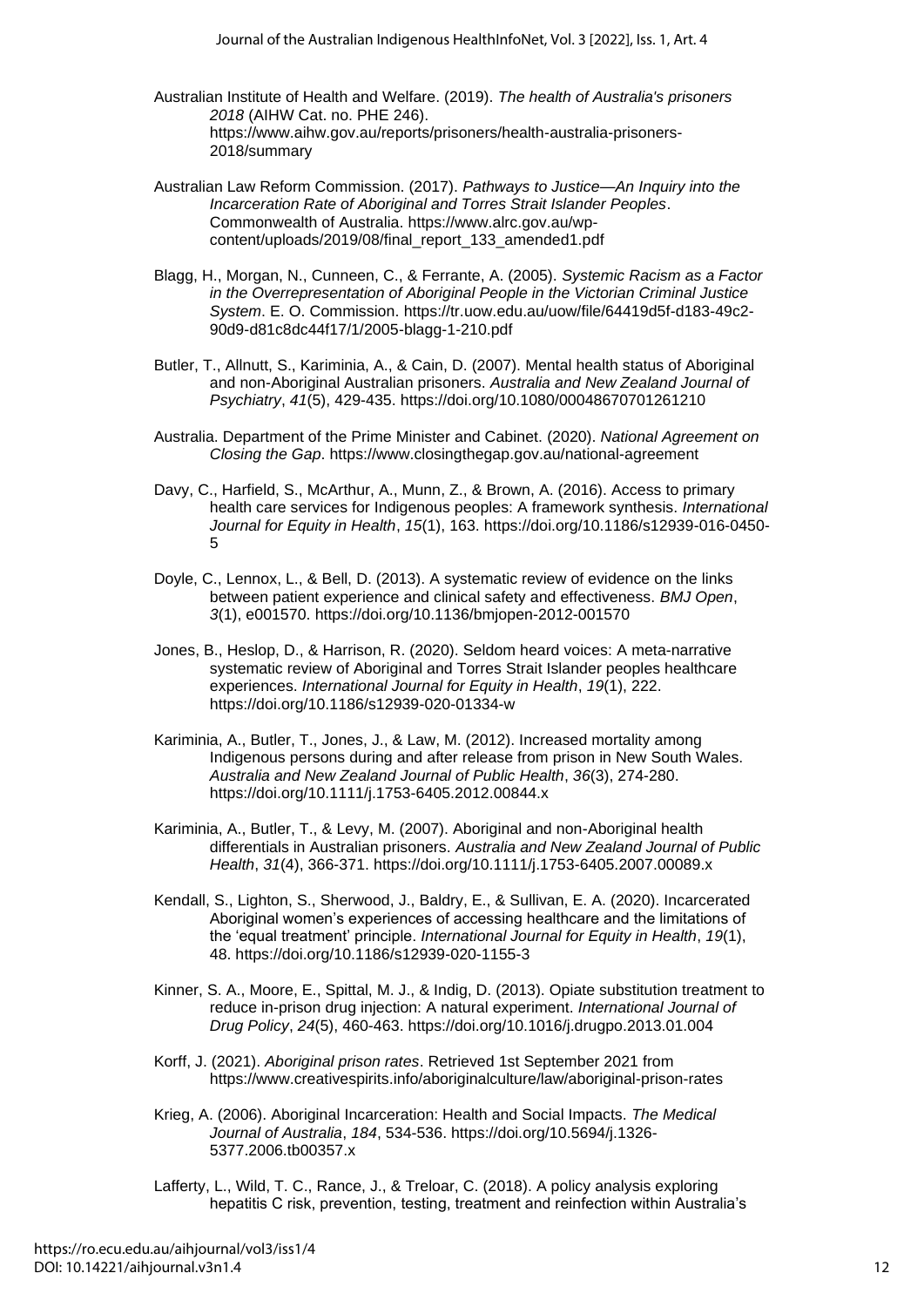prisons. *Harm Reduction Journal*, *15*(1), 39. [https://doi.org/10.1186/s12954-018-](https://doi.org/10.1186/s12954-018-0246-6) [0246-6](https://doi.org/10.1186/s12954-018-0246-6)

- Lloyd, J. E., Delaney-Thiele, D., Abbott, P., Baldry, E., McEntyre, E., Reath, J., Indig, D., Sherwood, J., & Harris, M. F. (2015). The role of primary health care services to better meet the needs of Aboriginal Australians transitioning from prison to the community. *BMC Family Practice*, *16*, 86-86. [https://doi.org/10.1186/s12875-015-](https://doi.org/10.1186/s12875-015-0303-0) [0303-0](https://doi.org/10.1186/s12875-015-0303-0)
- Lloyd, J. E., McEntyre, E., Baldry, E., Trofimovos, J., Indig, D., Abbott, P., Reath, J., Malera-Bandjalan, K., & Harris, M. F. (2017). Aboriginal and non-aboriginal Australian former prisoners' patterns of morbidity and risk of hospitalisation. *International Journal for Equity in Health*, *16*(1), 3. <https://doi.org/10.1186/s12939-016-0497-3>
- Milligan, E., West, R., Saunders, V., Bialocerkowski, A., Creedy, D., Rowe Minniss, F., Hall, K., & Vervoort, S. (2021). Achieving cultural safety for Australia's First Peoples: A review of the Australian Health Practitioner Regulation Agencyregistered health practitioners' Codes of Conduct and Codes of Ethics. *Australian Health Review*, *45*(4), 398-406.<https://doi.org/10.1071/ah20215>
- One21seventy. (2016). *2016 Consumers Perspective Tool*. National Centre for Quality Improvement in Indigenous Primary Healthcare. Retrieved 3 July 2019 from [https://www.menzies.edu.au/icms\\_docs/253220\\_2016\\_Release\\_Consumers\\_Per](https://www.menzies.edu.au/icms_docs/253220_2016_Release_Consumers_Perspective_Tool.pdf) [spective\\_Tool.pdf](https://www.menzies.edu.au/icms_docs/253220_2016_Release_Consumers_Perspective_Tool.pdf)
- Perdacher, E., Kavanagh, D., & Sheffield, J. (2019). Well-being and mental health interventions for Indigenous people in prison: Systematic review. *BJPsych Open*, *5*(6), e95.<https://doi.org/10.1192/bjo.2019.80>
- Pettit, S., Simpson, P., Jones, J., Williams, M., Islam, M. M., Parkinson, A., Calabria, B., & Butler, T. (2019). Holistic primary health care for Aboriginal and Torres Strait Islander prisoners: Exploring the role of Aboriginal Community Controlled Health Organisations. *Australian and New Zealand Journal of Public Health*, *43*(6), 538- 543. [https://doi.org/https://doi.org/10.1111/1753-6405.12941](https://doi.org/https:/doi.org/10.1111/1753-6405.12941)
- Population Research and Outcome Studies. (2012). *South Australian Aboriginal Health Survey*.

[https://www.sahealth.sa.gov.au/wps/wcm/connect/public+content/sa+health+inter](https://www.sahealth.sa.gov.au/wps/wcm/connect/public+content/sa+health+internet/about+us/health+statistics/aboriginal+health+outcome+statistics/south+australian+aboriginal+health+survey) [net/about+us/health+statistics/aboriginal+health+outcome+statistics/south+austra](https://www.sahealth.sa.gov.au/wps/wcm/connect/public+content/sa+health+internet/about+us/health+statistics/aboriginal+health+outcome+statistics/south+australian+aboriginal+health+survey) [lian+aboriginal+health+survey](https://www.sahealth.sa.gov.au/wps/wcm/connect/public+content/sa+health+internet/about+us/health+statistics/aboriginal+health+outcome+statistics/south+australian+aboriginal+health+survey)

- Poroch, N. (2007). *You do the crime, you do the time - best practice model of holistic health service delivery for Aboriginal and Torres Strait Islander inmates of the ACT prison.* https://healthinfonet.ecu.edu.au/key-resources/resources/?id=500
- Poroch, N., Boyd, K., Tongs, J., Sharp, P., Longford, E., & Keed, S. (2011). *We're struggling in here! The Phase 2 study into the needs of Aboriginal and Torres Strait Islander people in the ACT Alexander Maconochie Centre and the needs of their families.* [https://winnunga.org.au/wp](https://winnunga.org.au/wp-content/uploads/2018/10/NHMRC_AMC_Report_We_are_Stuggling_in_Here.pdf)[content/uploads/2018/10/NHMRC\\_AMC\\_Report\\_We\\_are\\_Stuggling\\_in\\_Here.pdf](https://winnunga.org.au/wp-content/uploads/2018/10/NHMRC_AMC_Report_We_are_Stuggling_in_Here.pdf)
- Rattenbury, S., & Tongs, J. (2018). *Australian first as major steps taken in realising Winnunga Model of Care at AMC*. Retrieved from: https://www.cmtedd.act.gov.au/open\_government/inform/act\_government\_media \_releases/rattenbury/2018/australian-first-as-major-steps-taken-in-realisingwinnunga-model-of-care-at-amc
- Royal Australian College of General Practitioners. (2011). *Standards for Health Services in Australian Prisons*. https://www.racgp.org.au/FSDEDEV/media/documents/Running%20a%20practic e/Practice%20standards/Health-services-in-Australian-prisons.pdf